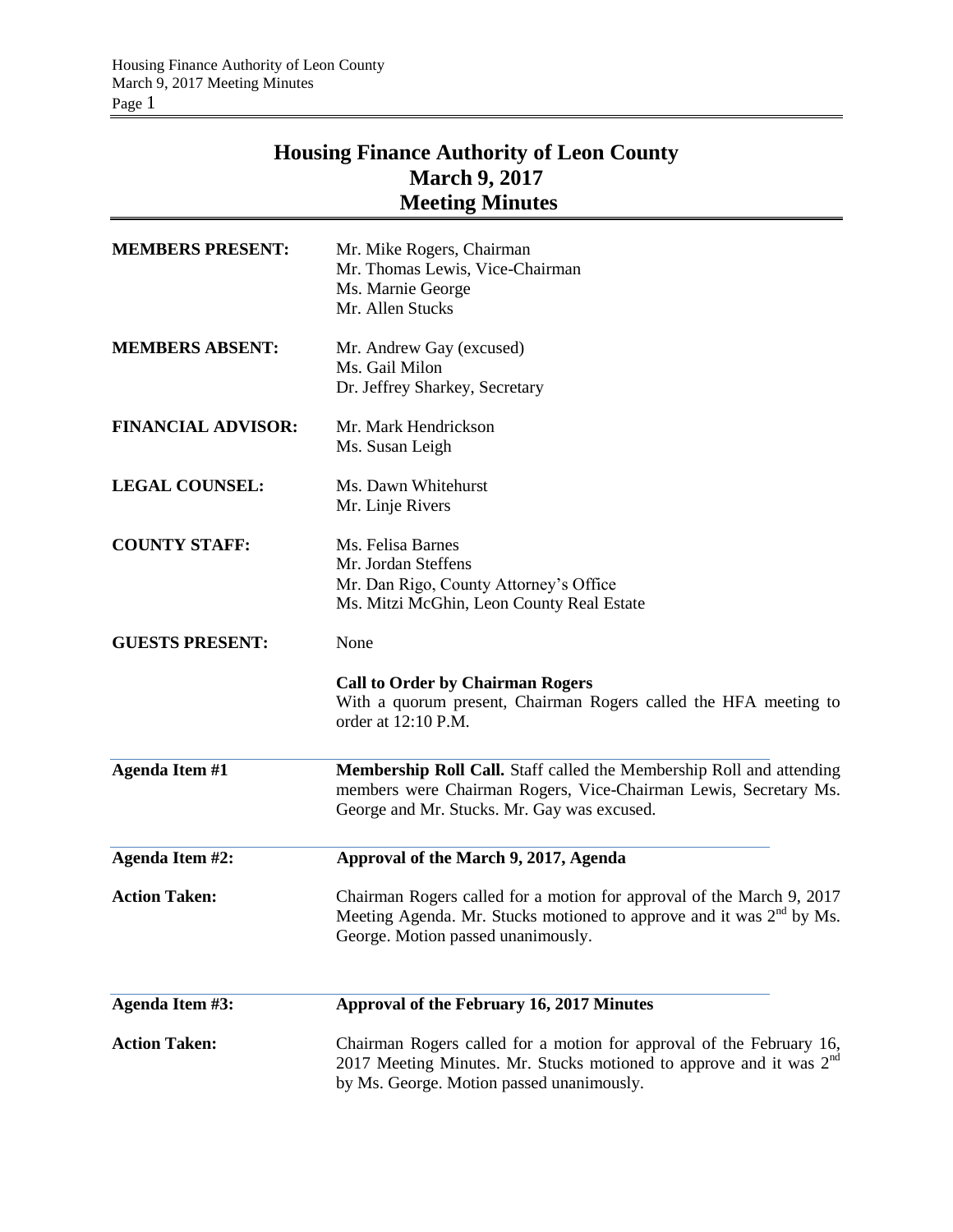| <b>Agenda Item #4:</b>  | <b>Public Comment</b>   |
|-------------------------|-------------------------|
| <b>Action Taken:</b>    | No public comment.      |
| Agenda Item #5A $\&$ 5B | <b>Financial Report</b> |

Mr. Hendrickson presented a report on HFA finances. He noted that they had changed the Balance Sheet to show the revenue from the land sales as restricted..

# **Action Taken**: **The Board directed Mr. Hendrickson to include the sales proceeds from donated (not County surplus) land as restricted income** Mr. Stucks motioned to accept the February 28, 2017 Financial Statement, and was  $2<sup>nd</sup>$  by Ms. George. Motion passed unanimously.

#### **Agenda Item #6A: Emergency Repair Program**

Mr. Hendrickson reported that there were no outstanding commitments for use of the \$18,450 of remaining funds in the program, but that County staff indicated that one person might be entering the program..

Action Taken: No Action Required.

**Agenda Item #6B: Real Estate Activity**

Ms. McGhin reported that the HFA had net revenue of \$ \$75,202 over the past two years. She stated that the Calloway Street lot was under contract for \$5,900.

#### **Action Taken: The Board requested that an analysis of the remaining properties and the potential for price reductions be put on an HFA agenda.**

#### **Agenda Item #6C: Future Role of the HFA**

Mr. Hendrickson presented the draft list of items that would need to be addressed in the transition to a more independent HFA He also noted that a memo from Mr. Lamy on the transition, and a list of activities that the County would transfer to the HFA either immediately, or on October 1.

The Board discussed the items, and noted that the Finance Committee would have the responsibility to make specific recommendations for implementation of each activity by the HFA.

### **Action Taken: The Board scheduled Finance Committee meetings for March 28, and April 4, subject to the availability of Mr. Gay. Mr. Lewis motioned to authorize the Chairman to send a letter to the County giving formal notification that the HFA intended to adopt its own budget for FY 17-18, and it was 2nd by Mr. Stucks. Motion passed unanimously.**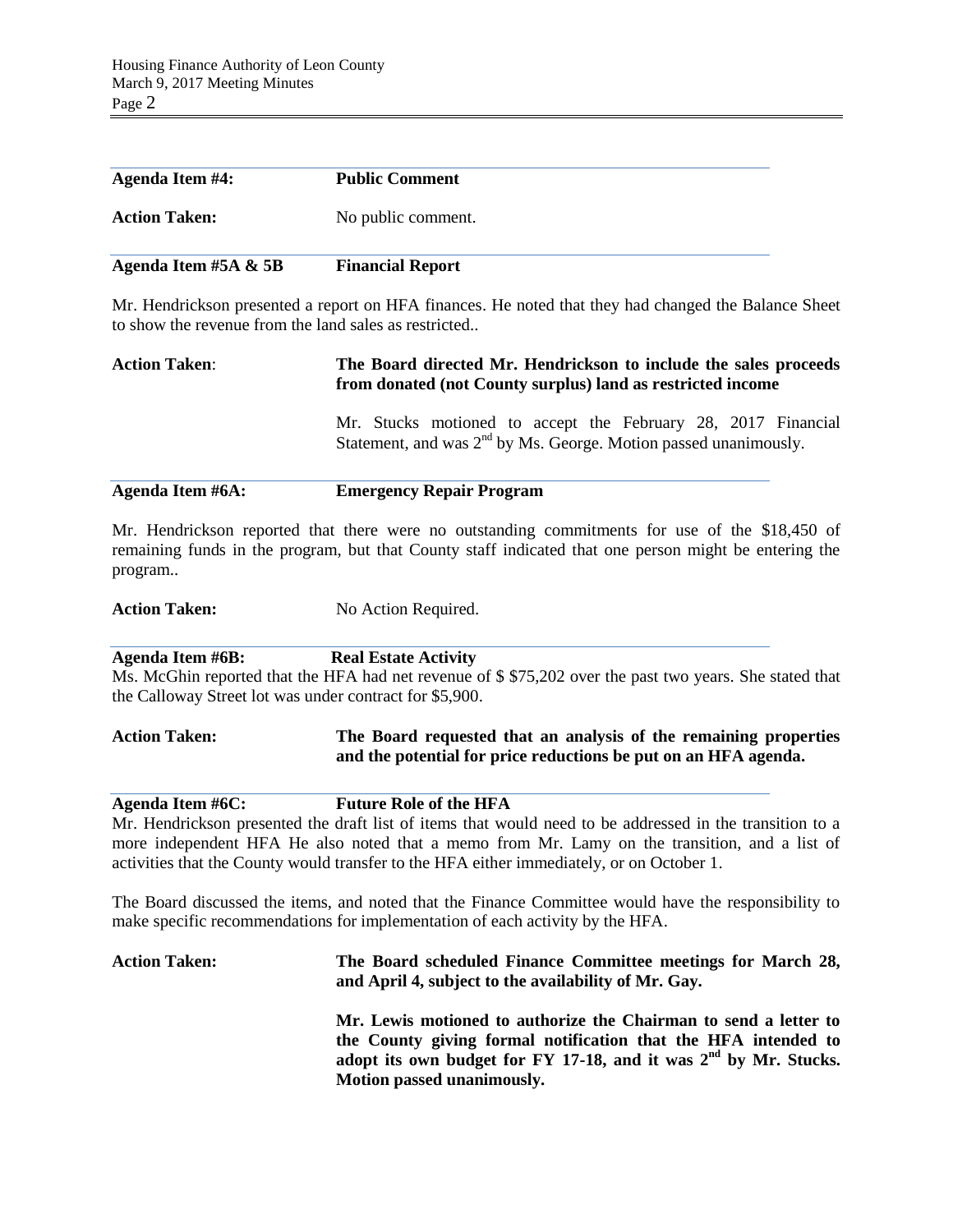**The Board requested that Mr. Hendrickson develop a proposed action plan and proposed amendments to the Financial Advisor contract.**

**The Board requested that the HFA's attorneys review the Financial Advisor contract to determine if it could be amended to include additional staff work.**

**Agenda Item #6D: Legal Update**

Ms. Whitehurst updated the Board on various legal issues. She reported that Mr. Knowles had investigated the possibility of the HFA's involvement with the City's surplus lands, but that the initial research showed that very little residential property was in the inventory. Ms. Whitehurst said that Mr. Knowles would continue this work.

Ms. Whitehurst reported that she had researched the question: Is there a legal requirement that the HFA record its meetings? She stated that there appeared to be no legal requirement for recording, but that her firm recommended that the HFA continue to record the meetings as a "best practice". Mr. Hendrickson noted that this meeting was being recorded.

Ms. Whitehurst stated that her firm would review the Financial Advisor contract.

Ms. Barnes addressed the Board on the County's position of continuing staff activities for the HFA. She stated that items involved with HFA finances would continue to be handled by County staff until the HFA's funds were transferred to the HFA—anticipated October 1, 2017. Mr. Barnes stated that the other activities listed in Mr. Lamy's memo and accompanying paper shown as transferring "immediately" to the HFA would no longer be performed by County staff. She stated that the County staff would consider providing these services on a contract basis for a fee. **[Note: this information is related to Agenda Item #6C.]**

| <b>Action Taken:</b>                                                  | No Action Required.                                          |
|-----------------------------------------------------------------------|--------------------------------------------------------------|
| <b>Agenda Item #6E:</b><br>Mr. Hendrickson presented the "to-do" list | "To-Do" List                                                 |
| <b>Action Taken:</b>                                                  | No Action Required.                                          |
| Agenda Item #7A:                                                      | <b>New Business</b>                                          |
|                                                                       | There were no items discussed under New Business.            |
| <b>Action Taken:</b>                                                  | No Action Required.                                          |
| <b>Agenda Item #7B:</b>                                               | <b>New Business: Sponsorship of Florida ALHFA Conference</b> |
| Agenda Item #8:                                                       | Adjournment                                                  |
|                                                                       |                                                              |

This meeting was adjourned at 12:54 P.M.